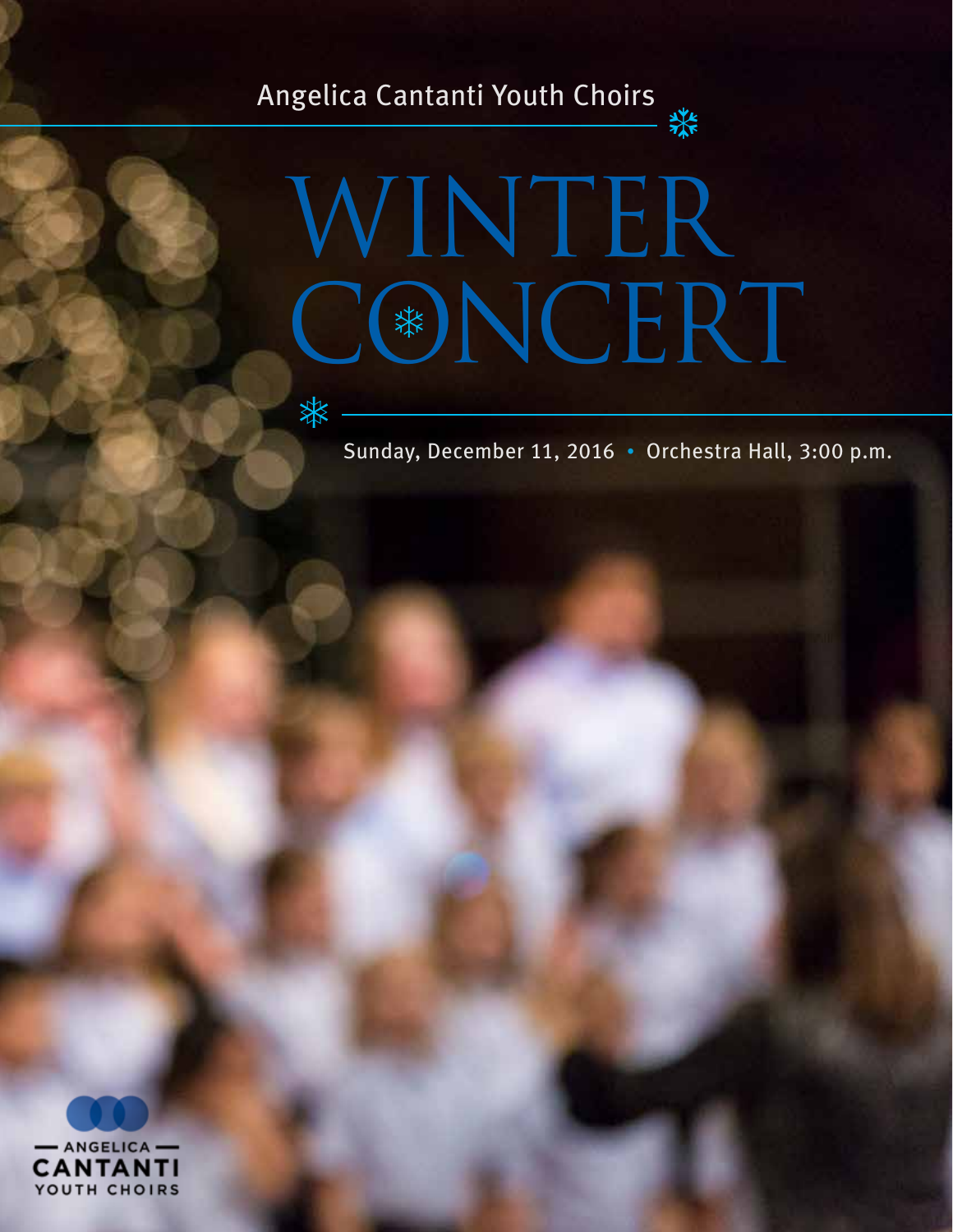# **IN HONOR OF NANCY GRUNDAHL**

# Dear Friends of Angelica,

Welcome to the 36th Season of Angelica Cantanti Youth Choirs and our FIRST ever Winter Concert at Orchestra Hall in Minneapolis. We are so very pleased to be able to share music of the season with you in this beautiful hall.

Our concert today, as well as our 2016-2017 Season, is dedicated to Nancy Grundahl, who has musically and lovingly shaped an entire generation of young singers with the Angelica organization. Middle school singers have been her great love for more than two decades. She began her work with the Concert Choir in 1992 and it is through her great artistry and belief in the artistic capacity of young adolescent singers that their singing has continued to astound audiences of parents and choral experts alike.

There is not one concert in my memory that we have not featured a composition or an arrangement created by Nancy. You will hear three this afternoon! The Angelica Cantanti singers have been quite blessed to have our very own composer-in-residence; writing just for our unique combination of voices each and every year for nearly 25 years.

Though Nancy is retiring from her work with the Concert Choir after this season, she will continue to conduct the Angelica Cantanti Adult Encore Ensemble, which means that she will continue to make her mark on those singers for whom singing has become a life-long pursuit. I have often told Nancy that I would like to be just like her when I grow up. I would guess that almost every female choral conductor in the Twin Cities and beyond would say the very same thing. Nancy is a treasure, and I hope that she will always be proud of being our Angelica treasure.

On behalf of all of the conductors, staff, and Board of Directors, thank you for being here today and supporting our choir program and singers. We wish you and your family a happy holiday season and wonderful New Year.

Ann Schrooten, Conductor of Cantabile



Please silence all cell phones. Recording devices and cameras are prohibited. No flash photography.

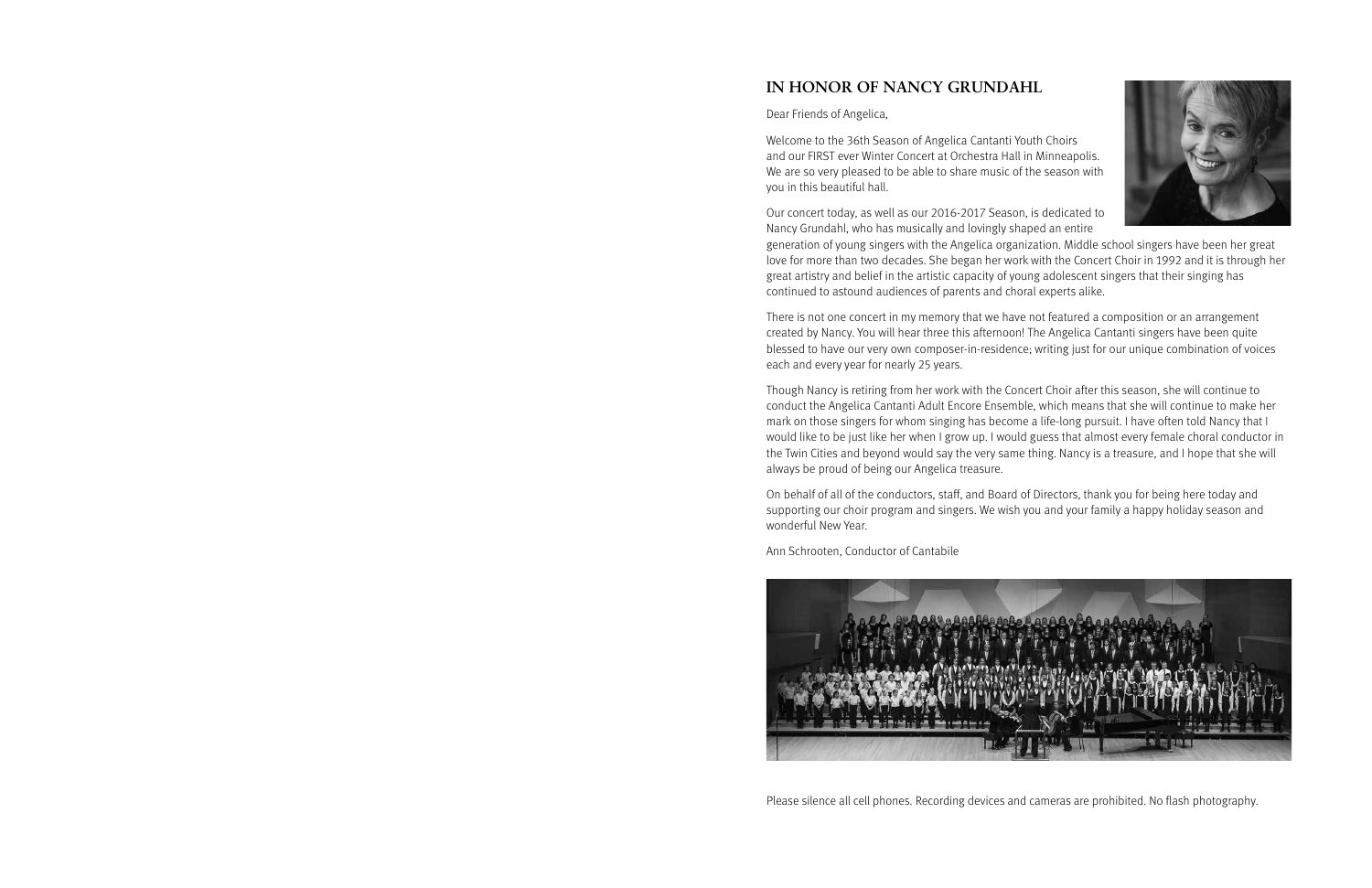# **CANTANTI SINGERS**

# **WORDS OF THANKS**

Edelweiss Singalong ........................................................................................................ Conductor Ann Schrooten

Blossom of snow may you bloom and grow Bloom and grow forever Edelweiss, Edelweiss Bless my homeland forever

After the concert, a freewill offering will be collected as you exit the auditorium. Please look for ushers with baskets.

| Edelweiss. Edelweiss             |  |
|----------------------------------|--|
| Every morning you greet me       |  |
| Small and white clean and bright |  |
| You look happy to meet me        |  |

# **COMBINED CHOIRS OF ANGELICA CANTANTI**

Sing We Now of Christmas ........................................................................................................ arr. Nancy Grundahl Sing Gloria ........................................................................................................... Patrick Doyle, arr. Nancy Grundahl

AUDIENCE NOTE: After the final song, please remain in your seats and wait for the singers to exit down the aisles and into the lobby to meet families. Con Brio & Cantabile will remain on stage to meet families.

# **PRELUDE MUSIC**

# Bloomington Symphony Orchestra String Quartet

Michael Sutton, Violin I Chris Chelgren, Viola Anna Andrews, Violin II Daniel Ericksen, Cello

# **COMBINED CHOIRS OF ANGELICA CANTANTI**

Estrella Brillante (Brilliant Star) ................................................................... Mexican Carol, arr. Nancy Grundahl

# **CON BRIO**

| Jill Friedersdorf and Melissa Malvar-Keylock |
|----------------------------------------------|
|                                              |

# **CANTABILE**

# **CONCERT CHOIR**

# **TREBLE SINGERS**

Emma Eberhard, Maria Coughlan, Ingrid Koester, Katriela Caspari

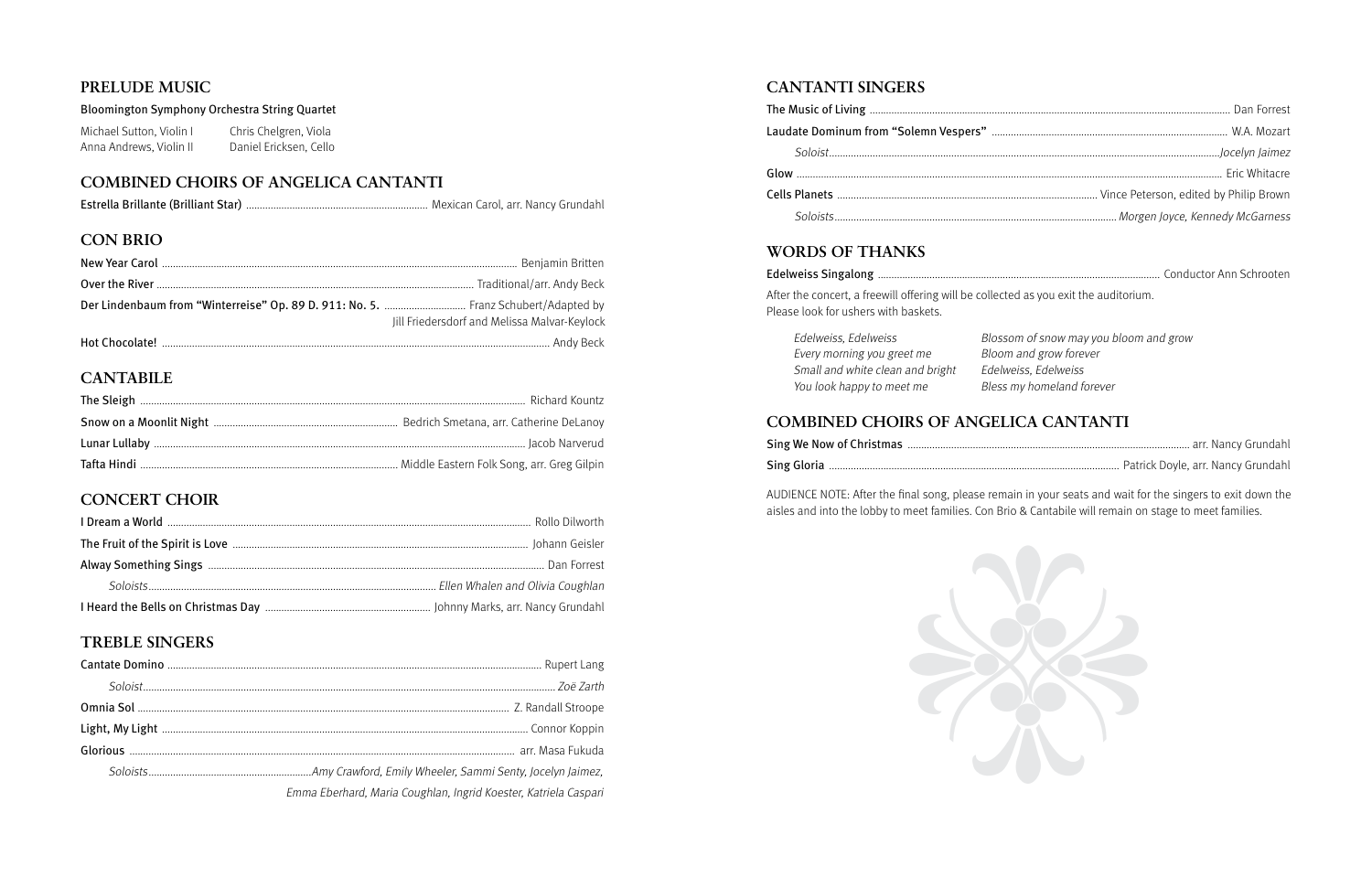# **Estrella Brillante (Brilliant Star)**

Estrella brillante, Lux del peregrino Estrella illumina, Hoy este camino Brilliant star, oh light our way, Guide us on our path today Shine your light so all can see, Beam your light so brightly, Brilliant star, shine from above, Light our path to peace and love, Guide us on the peaceful way, Bringing love to all, we pray. Alleluia.

# **A New Year Carol**

Here we bring new water from the well so clear, For to worship God with, this happy New Year. Sing levy dew, sing levy dew, the water and the wine; The seven bright gold wires and the bugles that do shine. Sing reign of Fair Maid, with gold upon her toe, Open you the West Door, and turn the Old Year go. Sing levy dew, sing levy dew, the water and the wine; The seven bright gold wires and the bugles that do shine. Sing reign of Fair Maid, with gold upon her chin, Open you the East Door, and let the New Year in. Sing levy dew, sing levy dew, the water and the wine; The seven bright gold wires and the bugles that do shine.

# **Over the River**

See how the horses gallop through the winter snow Whinny and neighing, I think they're saying, "We've not very far to go." And when we get there we'll have lots of fun we know! Grandmother chose her warm winter clothes for playing out in the snow. We're on a sleigh ride over the ice. We're on a sleigh ride. Isn't it nice? Over the river and through the wood,

to Grandmother's house we go. The horse knows the way to carry the sleigh through white and drifted snow. Over the river and through the wood, oh how the wind does blow! It stings the toes and bites the nose, as over the ground we go.

# **Der Lindenbaum**

By the fountain near the gate, there stands a linden tree. So many a sweet dream, I've dreamt in its shade. In its bark I've carved, so many a word of love. In joy and in sorrow, I was ever drawn to it. Today I had to pass it, at dead of night And even in the darkness, I tightly shut my eyes. Its boughs, oh, how they rustled, as if they called me: "Come here to me, my friend, here you will find rest." The cold wind blew so fiercely, the cold up upon my face, From my head my hat was ripped, but I did not turn back. Now I am far away, a journey from that place. But still I hear it whisper: "Here you would have found rest." Nun bin ich manche Stunde, Entfernt von jenem Ort Und immer hör' ich's rauschen: Du fändest Ruhe dort!

# **Hot Chocolate!**

Hot, hot, hot, hot choc'late, I can't get enough. Hot, hot, hot, hot choc'late, It's my fav'rite stuff! When the weather is freezing, and you think you'll turn to ice, There is nothing more pleasing than a mug of paradise. Turn up the heat, make it steamy and sweet With marshmallows on the top, come fill me up to the top of my cup, I'm gonna drink ev'ry drop!

# **The Sleigh**

Lightly flying o'er the snow, with a hey, ha, ha, ho, ha, ha! With sleigh-bells ringing, gaily singing, merrily we go. All the world a blanket white of snow so cold, crisp and light, With sharp winds blowing, we are going onward through the night.

# **Snow on a Moonlit Night**

Within the clouds the snowflakes can see the chance To show the world the beauty of a winter dance. The stage is lit with moon-light and frosty air. The snow begins its gentle dance without a care. They spin and turn in graceful moves without a sound. As gentle breezes lift them for another round. Artistic gymnastics, a sight so fantastic, a magical show! The earth below is offering an end to flight, A quiet rest from dancing through a winter night. Morning wakens children to a playground filled with white imagination. Making footprints, snowmen, angels filling happy hearts with playful jubilation. And later tucked in bed they dream of winter magic as the dancers plan their encore. And once again the snow begins to re-create a day that offers even more. Night of snow, moonlit glow, soft flakes show the splendor of snow all night peace white, wondrous sight, the magic of snow.

# **Lunar Lullaby**

The moon settles in the dusky sky. The gentle eyes of the north star Rest upon your sleeping face. And the heavens gaze upon you. In this moment, I know; You are not from the ground on which you tread, But of the stars. You are my radiant, my celestial child. As night is drown'd by morning.

You remain at my side, Accompanying the sunrise. Until night swells again across the sky. Then, dreaming, you return to the stars.

# **Tafta Hindi**

Tafta hindi, Tafta hindi, Shash hariri ya banat. Iftahili ya sabiya, Endi bida lil sit-tat. Translation: Indian taffeta, Indian taffeta, Silk and linen I sell here. Open (the door) for me, pretty girls, I have goods to sell to you.

# **I Dream a World**

|       | I dream a world where man,                 |
|-------|--------------------------------------------|
|       | no other man will scorn,                   |
|       | Where love will bless the earth and peace, |
|       | its paths adorn.                           |
|       | I dream a world where all will know        |
|       | sweet freedom's way                        |
|       | Where greed no longer saps the soul        |
|       | nor avarice blights our day.               |
|       | A world I dream where black or white,      |
|       | whatever race you be,                      |
|       | Will share the bounties of the earth       |
|       | and every man is free.                     |
|       | Where wretchedness will hang its head      |
|       | And joy, like a pearl,                     |
| ceful | attends the needs of all mankind.          |
|       | Of such I dream, my world!                 |

# **The Fruit of the Spirit**

The fruit of the spirit is love and joy and peace and patience. The fruit of the spirit is friendliness, gentleness, peace and love. The fruit of the spirit is faith and hope and truth and kindness. The fruits of the spirit of God are these.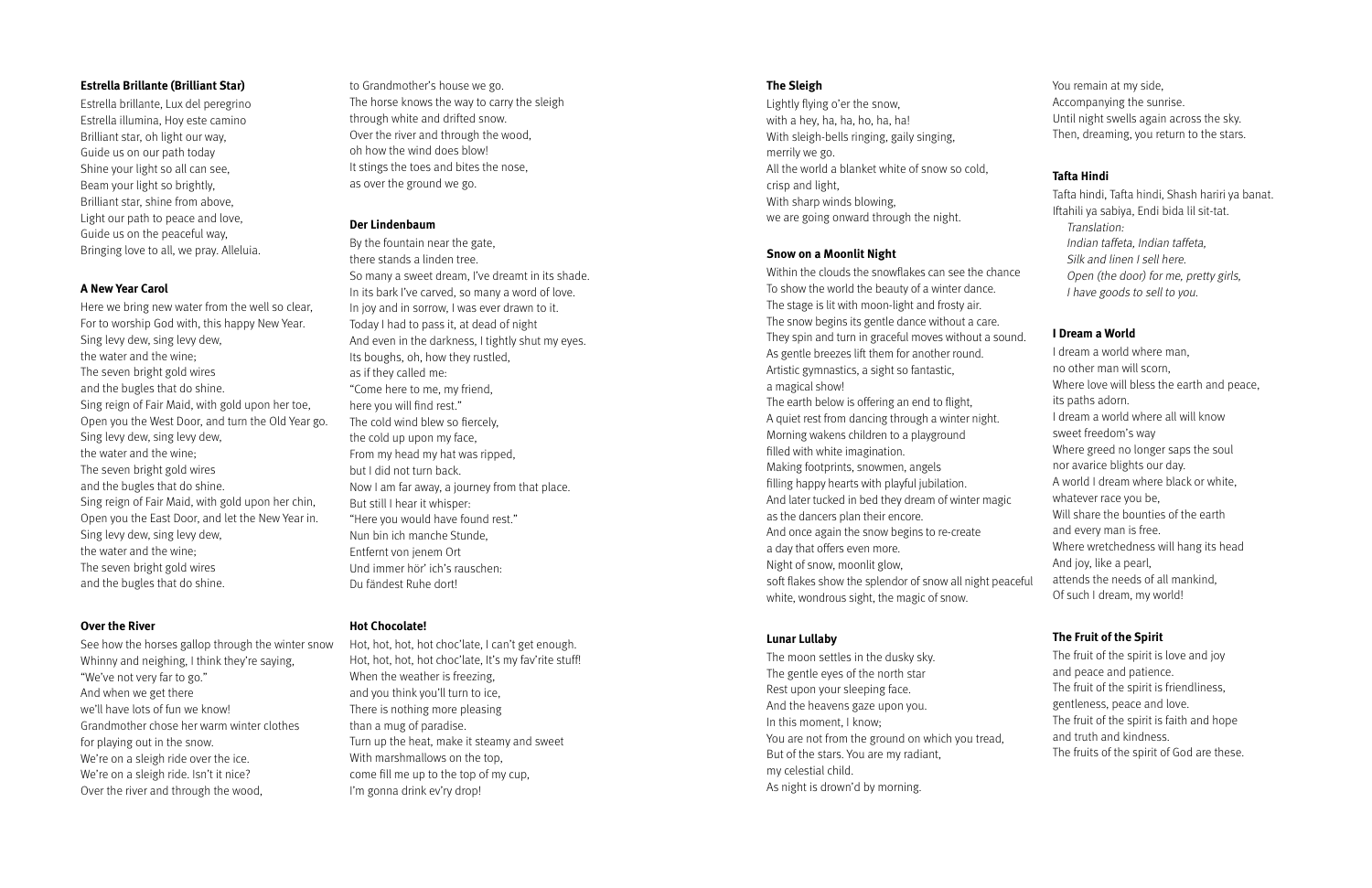# **Alway Something Sings**

Let me go where'er I will. I hear a sky-born music still; It sounds from all things old. It sounds from all things young. From all that's fair, from all that's foul, Alway something sings. It is not only in the rose. It is not only in the bird. Not only where the rainbow glows, Nor in the song of woman heard. But in the darkest, meanest things, There alway, alway something sings. 'Tis not in the high stars alone, Nor in the cup of budding flowers, Nor in the robin's mellow tone, Nor in the bow that smiles in showers, But in the darkest, meanest things There alway, alway something sings.

I heard the bells on Christmas Day, their old familiar carols play, And wild and sweet the words repeat of peace on earth good will to all. Et in terra pax! (and on earth peace!) I thought how, as the day had come, the belfries of all Christendom had rolled along th'unbroken song of peace on earth, goodwill to all. And in despair I bowed my head, "There is no peace on earth," I said. "For hate is strong and mocks the song of peace on earth goodwill to all." Then pealed the bells more loud and deep, "God is not dead, nor doth God sleep; The wrong shall fail, the right prevail with peace on earth, good will to all."

# **I Heard the Bells on Christmas Day**

# **Cantate Domino**

Cantate Domino, canticum novum: Laus eius in ecclesia sanctorum. Laetetur Israel in eo qui fecit eum: Et filiae Sion exultent in rege suo.

Sing to the Lord, sing a new song: His praise in the congregation of the saints. Let Israel rejoice in Him who made her And let the children of Zion be joyful in their King.

#### **Omnia Sol**

Somewhere far from nowhere, I grew both strong and tall Longing to become, but knowing not the path at all. But the footprints of the winter melted to fields of spring; One last embrace before I cross the threshold: To life we sing! O stay your soul and leave my heart its song, O stay your hand, the journey may be long. And when we part, and sorrow can't be sway'd, Remember when and let your heart be staid. Omnia sol temperat, Absens in remota. Ama me fideliter, Fidem meam nota. Weave the dance and raise the chorus, grieve no more. Through the strength of Orion find refuge from the shore. Let courage be your oar, let passion be your sail. Wisdom and Truth will guide your deep heart's yearning, through all travail. Translation: The sun warms everything, even when I am far away. Love me faithfully, and know that I am faithful.

# **Light My Light**

So far away, far away, So far away, far away, when all will, shine, and all will, play, hey. The stars will open up, and all will be tiny pieces of galaxy, reflected in you and me… Cells, planets, same thing… Bright electric lights on all the leaves, and everything growing from a tree, water's blood, and roots are veins. I don't know you but I like you, I don't know you but I miss you, I don't know you but I need you... The smallest is the biggest thing and in all the world, the love, is the love from me to you…I don't know you but I like you, I don't know you, but I miss you, I don't know you, but I need, you...

Light, my light, the world-filling light, The eye-kissing light, Heart-sweetening light! Ah, the light dances, my darling, at the center of my life; The light strikes, my darling, the chords of my love; The sky opens, the wind runs wild, laughter passes over the earth. The butterflies spread their sails on the sea of light. Lilies and jasmines surge up on the crest of the waves of light. The light is shattered into gold on every cloud, my darling, And it scatters gems in profusion.

Mirth spreads from leaf to leaf, my darling, And gladness without measure. The heaven's river has drowned its banks And the flood of joy is abroad.

# **Glorious**

There are times when you might feel aimless And can't see the places where you belong. But you will find that there is a purpose. It's been there within you all along. And when you're near it you can almost hear it. It's like a symphony, just keep listening And pretty soon you'll start to figure out your part. Everyone plays a piece and there are melodies. In each one of us, oh, it's glorious. You will know how to let it ring out. As you discover who you are Others around you will start to wake up To the sounds that are in their hearts. It's so amazing, what we're all creating. And as you feel the notes build you will see.

# **The Music of the Living**

Giver of life, Creator of all that is lovely, Teach me to sing the words to your song. I want to feel the music of living; And not fear the sad songs But from them make new songs Composed of both laughter and tears. Giver of life, Creator of all that is lovely, Teach me to dance to the sounds of your world. I want to move in rhythm with your plan. Help me to follow your leading, To risk even falling, To rise and keep trying, For you are leading the dance. Giver of life, Creator of all that is lovely, Teach me to sing the words to your song.

# **Laudate Dominum from Solemn Vespers**

Laudate Dominum omnes gentes Laudate eum, omnes populi Quoniam confirmata est Super nos misericordia eius, Et veritas Domini manet in aeternum. Gloria Patri et Filio et Spiritui Sancto. Sicut erat in principio, et nunc, et semper. Et in saecula saeculorum. Amen. Praise the Lord, all nations; Praise Him, all people. For He has bestowed His mercy upon us, And the truth of the Lord endures forever. Glory to the Father and to the Son and to the Holy Spirit, as it was in the beginning, is now, and forever, and for generations of generations. Amen.

# **Glow**

Softly falls the winter snow, Whispers to the sleeping world below: "Wintertide awakes." Morning breaks and sets the earth aglow. In gentle tones of warmest white, Proclaim the glory of Aurora's light. Sparrow sings in a clear clean voice, A sweet, silver carol for the season born. Radiant wings as the skies rejoice, Arise and illuminate the morn. Softly falls the morning snow, Whispers to the sleeping world below: "Glow, like the softly falling snow."

# **Cells Planets**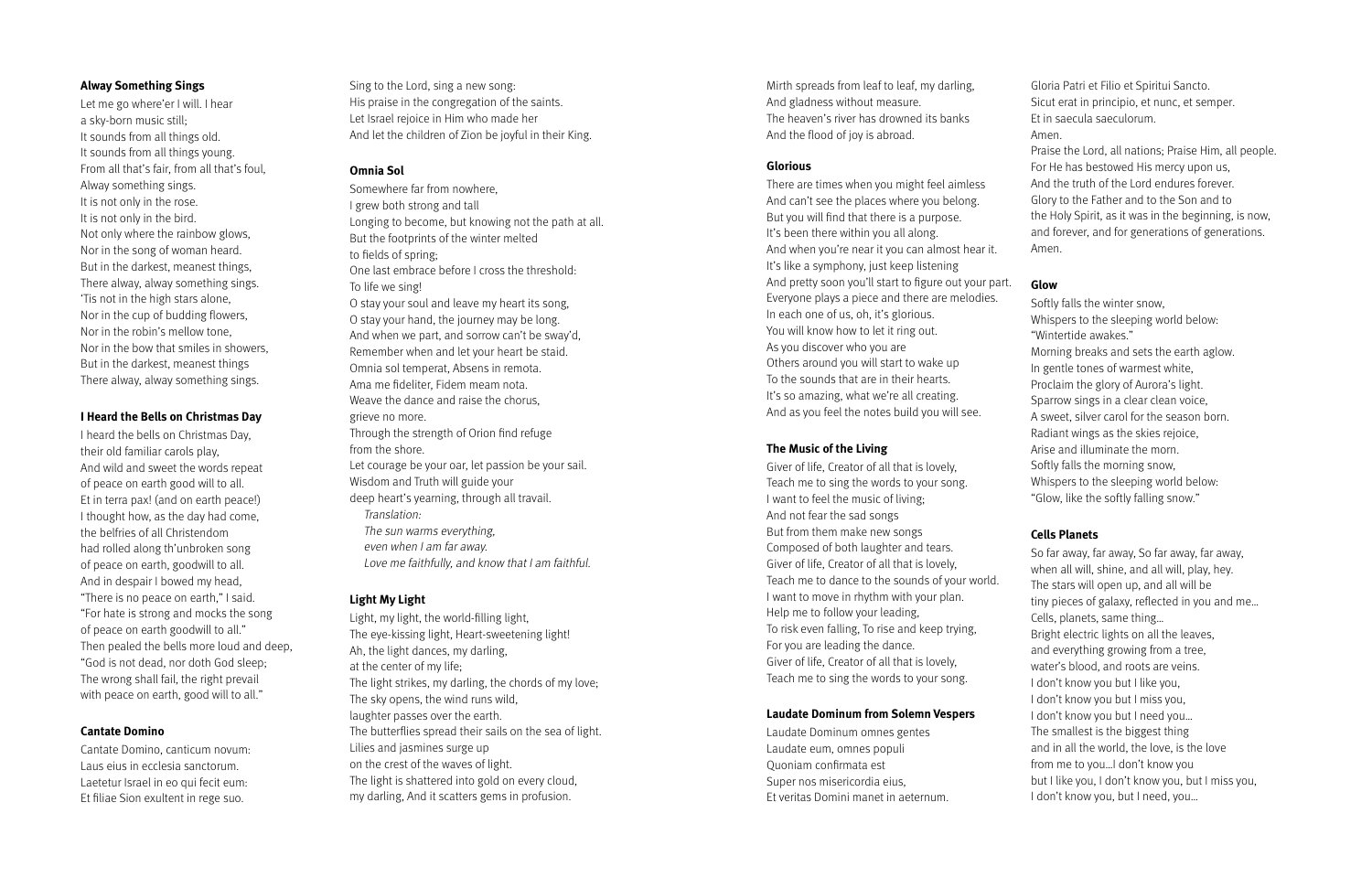**Elizabeth Egger** is the Con Brio Conductor and is currently the choir director at Jordan Middle School located in Jordan, MN. Her Jordan singers were featured as a clinic choir for the ACDA Fall Conference in 2015 and selected to perform at the Minnesota Music Educators Association (MMEA) Midwinter Convention in 2014. She earned her MA in Music Education at the University of St. Thomas and BM summa cum laude in Vocal Performance and Music Education at the University of Minnesota. Most recently, she directed the Cherub and Chorister Choirs at Plymouth Congregational Church and the

Prelude Choir with the Minneapolis Youth Chorus. A Wisconsin native, she has held teaching and conducting positions in schools and churches in the Milwaukee area including the Milwaukee Children's Choir. She has sung professionally with The Singers-Minnesota Choral Artists, Milwaukee Choral Artists, Florentine Opera, and Skylight Music Theatre. She is an active member of the American Choral Directors Association of Minnesota (ACDA) and Minnesota Music Educators Association (MMEA).



**Ann Schrooten** joined the Angelica Cantanti artistic staff in 2006 and directs the Cantabile ensemble; a choir of 4th, 5th, and 6th grade singers. A native of southern Minnesota, Ms. Schrooten holds the B.M. degree in Vocal Music Performance from Saint Olaf College, and the M.M. degree in Choral Conducting from the University of Minnesota. She has held sabbatical replacement positions at the University of Wisconsin in La Crosse and the University of St. Thomas in St. Paul. Since 1996, she has been on the music staff at Holy Trinity Lutheran Church in Minneapolis, founding and

directing the Children's Choir, a middle school ensemble, and the Handbell Ensemble. Ms. Schrooten

# **Sing We Now of Christmas**

**Philip Brown** is the director of choral activities at Hopkins High School and conductor of the Treble Singers and Cantanti Singers with Angelica Cantanti Youth Choirs. He graduated summa cum laude from Bethany College (KS), majoring in K-12 music education. He later received his M.M. degree in music education from Northern Arizona University.

Sing we now of Christmas, sing we all Noel. Sing Noel, sing we clear. Sing we now with love and joy for Christmas time is here. Here we come a-caroling among the leaves so green, And here we come a-wand'ring so fair to be seen. Love and joy come to you, and to you glad Christmas too, And God bless you and send you a Happy New Year, And God send you a Happy New Year.

## Noel!

God bless the master of the house, likewise the mistress too. And all the little children that round the table go, Love and joy come to you, and to you glad Christmas too, And God bless you and send you a Happy New Year, And God send you a Happy New Year. Noel!

# **Sing Gloria**

Sing gloria and on earth peace to all.

**Nancy Grundahl** is the conductor of four choirs in the Minneapolis area: Angelica Cantanti Concert Choir, Angelica Cantanti Encore Choir, Riverside Singers of Augsburg College and Mayflower Church Adult Choir. Over seventy of her arrangements and compositions for these treble and mixed choirs are available from publishers such as Santa Barbara, Alliance, Augsburg Fortress and Hal Leonard, and are performed by choirs around the country.

Nancy is active as an adjudicator and clinician, and has conducted ACDA treble honor choirs through the Midwest. As rehearsal conductor for the National Lutheran Choir in 2013, she prepared them for concerts with Craig Hella Johnson. She has also been a guest conductor of the Masterworks Chorale of Augsburg College and Singers in Accord, a singerled choir in the Twin Cities. Her work with choirs draws upon her experience as a solo singer and voice teacher, and the exploration or vocal techniques for beautiful singing is a focus of her teaching and conducting. She holds vocal performance degrees from St. Olaf College and the University of Minnesota.



At Hopkins he conducts seven choral ensembles and coaches the JV tennis teams. His choral groups have been selected for performances at: CMEA Conference, CU-Boulder Madrigal Festival, MMEA Mid-Winter Conference, ACDA-MN Fall Conference, NC-ACDA Conference, MSU-Mankato Choral Festival, ACDA-MN Choral Arts Finale, St. Olaf College Choir Festival, Concordia College Choir Festival and the Northern Voice Festival.

Philip was honored as the 2011 ACDA-MN Young Director of the Year. He was selected as the Director of Note for Minnesota by Choral Director Magazine in 2012. In 2013 he received the VocalEssence/ ACDA-MN Creative Programming Award for his repertoire philosophy and programming. Philip was recently named the Bethany College Gold Award recipient for 2015. Philip is an active clinician and professionally affiliated with ACDA and NAfME.

# **ANGELICA CANTANTI CONDUCTORS**



has also been a member of the VocalEssence Ensemble Singers, a professional Twin Cities Choir under the direction of Philip Brunelle.

Raised in a musical family, Ms. Schrooten learned early in life how to harmonize by ear and that when groups gather –whatever the reason – there MUST be singing! Ms. Schrooten states that she is dedicated to the philosophy that music, and singing in particular, can help us to traverse continents, cultures, and even time itself. She is completely fascinated by the human voice: its physical make-up, its potential to communicate ideas, and most of all, its power to transform our spirits.

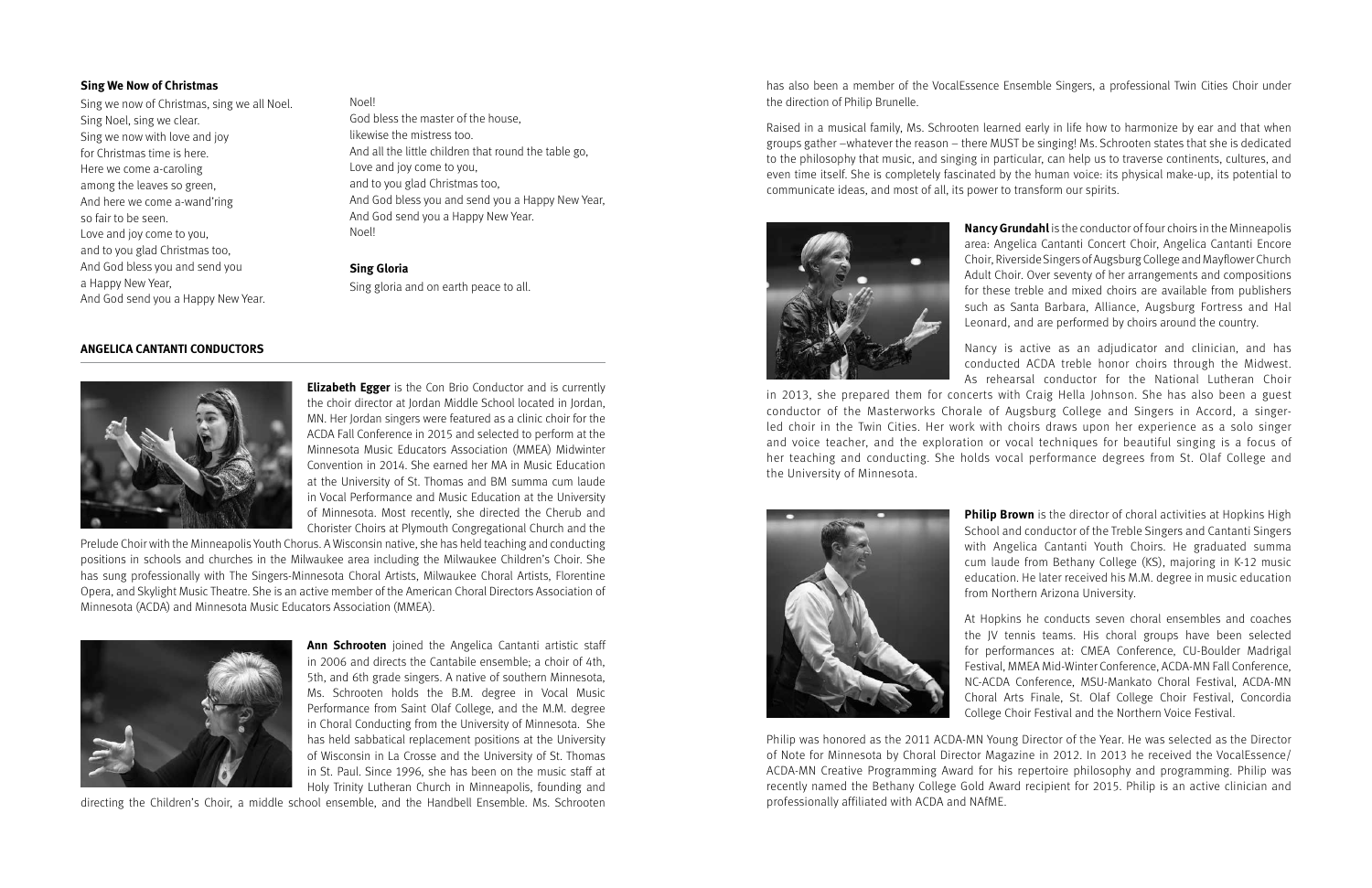# **ANGELICA CANTANTI YOUTH CHOIRS**

#### **CON BRIO CHOIR** (2nd-4th grade)

Elizabeth Egger, Conductor & Jane Horn, Accompanist Jessie Pfeifer & Kelley Quinlan-Kittleson, Choir Coordinators Zoë Zarth, Jocelyn Jaimez, Claire Eiswirth, High School helpers

Annalise Atkinson Sophia Bietz Lena Christianson Mabel Collins Hazel Collins Audrey Corcoran Ramona Duffy Kendall Elmquist Aurora Gouin Mallory Herron Elizabeth Hersey Mick Kittleson

Rory Kittleson Vivian Krocheski-Meyer Maura McGuire Jesse McKinley Frankie Meany Michael Meany Elliott Miller Payten Miller-Zarambo Ella Moore Shelby Nelson Lily Okell Elsa Oman

Frances Patton Philesha Pfeifer Lane Powers Galen Prahl Mia Prahl Tessa Ryan Cadel Scherer Emily Schroeter Elpiniki Shipp Mirabel Sinykin Cadence Snyder Anika Solberg

Jacqueline Steskal Holleigh Stockton Andrew Struck Omera Syed Asif Lauren Tan Sophia Trobec Emma Williams James Williams Brielle Wineberg Maya Zhaivoronok

# **CANTABILE CHOIR** (4nd-6th grade)

# Ann Schrooten, Conductor & Jeffrey Patry, Accompanist Sandy Winegarden & Melissa Rollins, Choir Coordinators

Tali Baldzicki Maggie Banks Victoria Biggs Greta Caliri Joseph Chen Avery Cracauer Zoey Edeburn Lauren Eisma Hannah Frauenshuh Noah Getnick Kari Hargreaves Cade Hatlestad Maya Holzman Felicity Jensen

Erin Johnson

Melina Kannankutty Clare Kistler Noah Kovic Sonja Kovic Miriam Krocheski-Meyer Benjamin Larkin Dylan Magnuson Liz Marston Kseniya Medvedovski Snezhanna Medvedovski Adrian Musta Sarah Piper Thomas Pollack

Elaine Reise Sophia Repice Paisley Rollins Beatrice Ruble Jade Russell Madigan Ryan Esmee Schneider Franklin Sellner Kara Simmons Gabrielle Stockton Amelia Stoebe Carolyn Stuber Kirsten Stuber Maria Sullivan

Josephine Swanson

# Lauren Talbott Kailey Tan Mary Taraboi-Brown Hogan Vaupel Savanna Welters Belle Weng Catherine Williams Jonah Wills Samantha Wilson Kieran Winegarden Peyton Winegarden

# **CONCERT CHOIR** (6th-9th grade)

#### Nancy Grundahl, Conductor & Sandra Enstrom, Accompanist Martha Anderson & Joel Nasset, Choir Coordinators

Hannah Alderman Noah Anderson Siri Anderson Chloe Barbour Karina Bary Anabel Berger Brielle Bergk Anna Carufel Aubrianna Churchill Jonathan Clarke

Colleen Coleman Isabella Collins DJ Coughlan Olivia Coughlan Audrey Crippen Ella Doyle Mattias Dyrud Alicia Fransen Michaela Goetz Ella Graff

Katie Hatton Nicholas Hatton Libby Heitzmann Clare Koll Sophie Nasset Marinus Nordstrom Marjanne O'Hara-David Abbey Pearson Becky Perkins Meredith Reise

Olivia Rhodes Olivia Rukstele Emma Sellner Lauren Trygstad Molly Vance Faith Vickers Ellen Whalen Hannah Wilkins Caroline Yue Naomi Yue

**TREBLE SINGERS** (9th-12th grade) Philip Brown, Conductor & Kate Niemisto, Accompanist Jolene Bailey, Lauri Flatley & Andrea Munson, Choir Coordinators

Soprano 1 Erin Bailey Luvia Burleigh Ruth Claycomb Claire Eiswirth Kelly Flatley Cara Fragomeni Abigail Larson Madison List Sofia Melchert Isabel Munson Miranda Munson Brianna Mutterer Julia Zaepfel Zoe Zarth

Soprano 2 Madison Austin Louisa Botten Caroline Flaten Cecilia Flores Kamrie Frost Emily Greenlund Sarah Hatton Jocelyn Jaimez Annika Lackner Katie Marusich Hannah Murray Molly Robblee Claire Shinners Taylor Stoddart

# Alto 1

Sarah Bryan Sammi Bryant Calonna Carlisle Isabella Hofer Amber Johnson Ella Jones Ali Kaju Gabriela Leovan Claire Mavis Nora Mohamed Inga Molle Courtney Rogat Erika Rolling Samantha Senty Gabrielle Natalie Tan Leah Terry

#### Alto 2

Ingrid Anderson Zoe Brokering Katriela Caspari Jillayne Clarke Ashley Cortez Maria Coughlan Amy Crawford Emma Eberhard Anthony Fantin Grace Hammes Josie Hanneken Faith Helgeson Ingrid Koester Maura Mould Anderson Schrader Emily Wheeler

# **CANTANTI SINGERS** (9th-12th grade)

Philip Brown, Conductor & Kate Niemisto, Accompanist Jolene Bailey & Mary Blazanin, Choir Coordinators

Soprano 1 Erin Bailey Claire Eiswirth Eleanor Fiedler Morgen Joyce Kamryn Kalal Kennedy McGarness Jackie Resh Emily Woodhall Zoe Zarth

# Soprano 2

Liv Baldzicki Lydia Borrell Jocelyn Jaimez Gabriela Leovan Meghan Payne Kate Ruth Claire Shinners Sara Thibault Mimi Weightman-Bragg

#### Alto 1 Caroline Flaten

Elsie Hanken

Alexandra Hymanson

Callie Koleske Elliana Meier Nora Mohamed Anya Schmidt Devyn Terry Grace Thoen

Alto 2 Claire Becker Amy Blazanin Maria Coughlan Amy Crawford Ingrid Koester Inga Molle Emmie Peroutka Gabi Tessier Hanna Tuchenhagen

# Tenor 1 Jameson Bernhagen Connor Eaton Benjamin Kahnke Cal Nasset Matthew Sell Endre Thorkelson Aleksandr Tomasevich Benjamin Vogel

# Tenor 2

Alex Ahnes Eli Aronson Joshua Borkon Matthew Clarke Guillermo Gonzalez Austin Kellogg Tommy McCoy Nick Payne Trevor Vitters Max Zelle

# Baritone

Simon Avenson John Hedberg Gabe Kohlbeck Jordan Lehman Jake Mangel Connor Meany Tanner Olsen Hunter Parkhill Philip Royer Tre'von Tellor David Temte

# Bass

Robert Coleman Theodore Flatley Porter Hanken James LeVoir Aaron Michel Romell Padua Benjamin Temte Ben TenBroek Alan Wheeler Savon Williams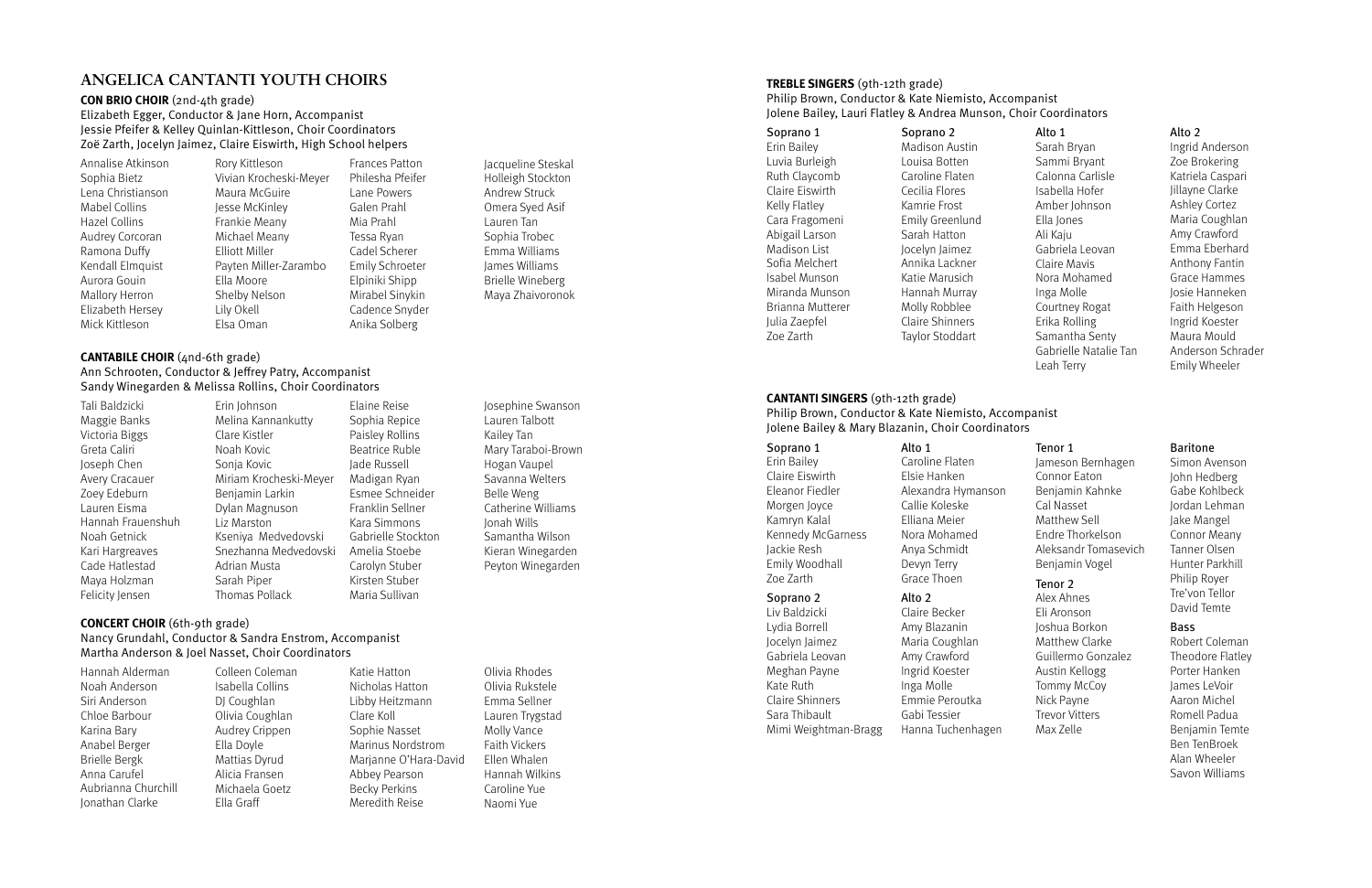**Freewill Offering** – Please consider giving a donation to help us with the expenses for this concert. Look for ushers and singers with collection baskets as you exit. You can also visit our website and donate by Paypal or send a donation to:

Angelica Cantanti Youth Choirs, 1800 W. Old Shakopee Road, Bloomington, MN 55431 Thank you!

# **ANGELICA CANTANTI DONORS AND FRIENDS**

Angelica Cantanti relies on donations for nearly 40% of its annual budget to provide our singers and our community with high quality music education programs and performances. We are grateful for the generous and sustained support of our donors.

Friend (\$5 - \$99) Anonymous John & Mary Alderman Alice Anderson Lisa & Randell Aronson Michelle Arulfo Amy Atkinson Katie Avenson Betty Nan Bailey Bob & Barbara Baldrica Cheryl M. Battin Barb & Greg Becker Matthew & Maribelle Bietz Mitch & Marcy Brown Pat & Laurie Bryant Marie & Todd Burton Frederic Byers Sarah Carlson Noreen Carlson Joanne Carraher Robin Churchill Nicole Clarke Janet & Larry Cruse Rodney & Karen Daniels Gail Devery Dallas Liddle & Andrea Dittmer Rita & David Docter In memory of Phyllis Larson, mother of Teri Simon Rita & David Docter In memory of Dawn Mould Carl & Rosalie Drahos Beth & Phil Egger Jodi & Steve Eiswirth Peggy Endres Marilyn Erickson Nancy & Bob Erickson Karl Feind Lauri Flatley Theodore & Kelly Flatley Rita Fox David & Sandy Frauenshuh Regina & Geoffrey Getnick Bobbie Gibson Pierre & Lori Ann Gingerich-Boberg Linda & Rick Glasgow Jennifer Goos Nancy & Steve Grundahl In memory of Dawn Mould & in honor of Maura Mould Paul & Patricia Guehler James & Marilyn Guldseth Karen & Robert Gusaas Sara Hagen Jodie Hale Renee Hammes Mark & Connie Hanneken

Jeffrey & Robyn Hanscom Todd & Julie Hanson Kirsten Hargreaves Pam Hastings Laura & Scott Helgeson D. Lane & Ruth Hersey Debra & Scot Hintermeyer Andy & Sue Hollenbeck Anne & Lou Holzman J.S. Fitness Jocelyn Jaimez Walter Jobst Brian & Brenda Johnson Laurel & Larry Johnson Kumar & Maria Kannankutty Tom & Judy Kersten Frank Busta & Jean Kinsey Robert & Joan Knudtson Paul & Mary Knutson Megan Koch Kate Koester Amanda Larkin Mary Stolee & Tom Larson Andrew Last Agnieszka Leovan Angelina & Karen Lodoen Bruce & Vernice McClellan Jodi Lea & Cort McLachlan In memory of Dawn Mould Jan & Mike McLean Penny & Elliott Meier Joyce Meissner Deb Melchert Robert & Christine Michel Tami Brown & Ahmed Mohamed Virginia & Roy Mould Mary Nelson Al & Lila Netten Ruth & Charles Oliver Orfield Design & Construction Michelle Padua In memory of Ken Larabee Joe Paul Julie Ann Paul Jeanne Paul Curtis & Carol Peterson Michael & Karen Powers Derek Reise John Reiter John & Judy Reiter In honor of Cade Hatlestad Piovanni Rittman Jon & Delores Roeder Barb Saunders Kathy & Steve Schneider Kelley Schneider Merri Schreiber In memory of Maura's mother Dawn Mould

Martin & Shelley Sullivan Schroeter Regina Schwartz Karen Sinner Christopher & Mary Kate Skapyak Marlene Skriveth Mary Ann Sowl Frances & Paul Stachour Frank & Lou Starke Jo-Ann Terry & Frank Steiner Karla Stenson In honor of Michaela Goetz Carley & Bill Stuber Patricia Sullivan Daniel & Stephanie Sunnarborg John & Unni Symington Timothy Takach Mark & Susan Theorin In memory of Dawn Mould Andrew & Dani Thompson Edman Beek & Darla Thompson In memory of Dawn Mould Bill & Jen Vance Carrie Volante Chris Volante Vienna Volante Richard & Jacqueline Waite The Weng Family Mary E. West Michael & Judith Whalen Michael & Kimberly Whalen Linda & Craig Wilson Mei Wang & Jinming Yue Susan Zarambo

#### Patron (\$100-\$249)

| Anonymous                   |
|-----------------------------|
| Robert & Inez Agar          |
| In honor of Benjamin Larkin |
| Kenneth & Judith Anderson   |
| In honor of Olivia Rhodes   |
| Amy & Kurt Atkinson         |
| Sayee Bellamkonda           |
| Sandra Bostrom              |
| Marcy & Mitch Brown         |
| Patrick & Donna Coleman     |
| Judy Cooper                 |
| Robert Crosby               |
| Rita & David Docter         |
| Gene Doyle                  |
| Kenneth Enstrom             |
| Beverly Erickson            |
| Joyce & Dennis Fiedler      |
| Margaret A. Cargill         |
| Foundation                  |
| Sandra Gibson               |
|                             |

Melanie Gill Robert & Jennifer Graff Jeffrey & Meg Hatton Jennifer & John Jaimez Craig Hedberg & Dottie Jung Patricia Klass Todd & Kate Koester Patrice Krocheski-Meyer Devan Landseidel Greg & Jene Leiner Raymond & Prudence Meyer Michelle Padua Richard C. & Ruth Palmer Kathleen & David Perkins Frank & Linda Raab Audrey & Mark Riddle Robert Rolling In honor of Erika Rolling Warren Sampson Catherine Schneider Timothy Sellner Jill Stoebe Elaine Thurston Joanne Torfin Dean & Flora Tsukayama Ruth Watkins In honor of Rebecca Waller's service as Board Chair

#### Benefactor (\$250-\$500)

The Aloysius Foundation Andrew & Linda Bauer Laurie Bryant Martha Cooper Richard Crawford Steve and Karmin Eisma Mary Fortier Jane Horn Jane & Kevin Kalal Cheryl Lange Michael & Kim Ries Shea Scott Rhonda Thibault Mark & Kimberly Thompson In memory of Dawn Mould Craig & Rebecca Waller

#### Grand Giver (\$1000 and over)

Steve & Nancy Grundahl Debra & Scott Knight Elaine Hogan Miller & Marlo Miller, In honor of music R. Thomas Mould In memory of Dawn Mould & in honor of Maura Mould Leonard & Karen Nordstrom

Richard Salmen

# **Angelica Cantanti Board of Directors**

Alice Anderson- Secretary Nicole Clarke Pat Coleman

Jennifer Flaten William (Bill) Flatley Renee Hammes

Jane Kalal Jamie Ohrt

Stephanie Sunnarborg Rebecca Waller- Board Chair

# **Acknowledgements**

Stephanie Sunnarborg, Mark Riddle, Steve Grundahl, David Erickson, Jonathan Temte, Staff of Artistry, Rita Docter, Martha Cooper, City of Bloomington, Bloomington City Council, Jim Urie, Jill Murphy, Hopkins High School, Martha Anderson, Jessie Pfeifer, Jolene Bailey, Lauri Flatley, Renee Hammes, Ed Hammes, Courtney Rogat, Cross View Lutheran Church in Edina, Annette Krohg, Jamie Ohrt, David and Benjamin Temte, Sara Tan, Bloomington Symphony Orchestra, Kate Koester, Marie Burton, Emma Liddle, Claire Liddle, Angelica parents and the volunteer members of the Angelica Board of Directors. Program design by Cathy Challman

**Treble Singers Intern – David Erickson** is a junior Vocal Music Education major at Augsburg College in Minneapolis. He is an avid singer, and performs with two large choral ensembles (the Augsburg Choir and the Minnesota Chorale), as well as a small chamber ensemble at Augsburg that he coordinates. David's non-musical hobbies include camping, canoeing, reading, and playing board games with his friends.

**Cantanti Singers Intern – Jonathan Temte** is an alumnus of the Angelica Cantanti Youth Choirs program and is finishing his K-12 Vocal Music Education degree at the University of St. Thomas. He is thrilled to be student teaching with Saint Paul Academy and Mounds Park Academy in the Spring. When he's not making music, he enjoys exploring St. Paul with his wife, Sarah.

**Concert CDs** — This concert is being professionally recorded. CDs will be available soon for purchase in the Gift Shop at the Bloomington Arts Center or you can pre-order a CD by downloading an order form on our website www.angelicacantanti.org.

Angelica Cantanti Youth Choirs **Executive Director** – Audrey Riddle 1800 W. Old Shakopee Road **Choir Manager** – Andrea Dittmer Bloomington, MN 55431 **Interim Choir Manager** - Stephanie Sunnarborg **Accountant** – Holley Thompson





**Visit:** www.angelicacantanti.org **Email:** angelicayouthchoirs@gmail.com **Call:** 952-563-8572